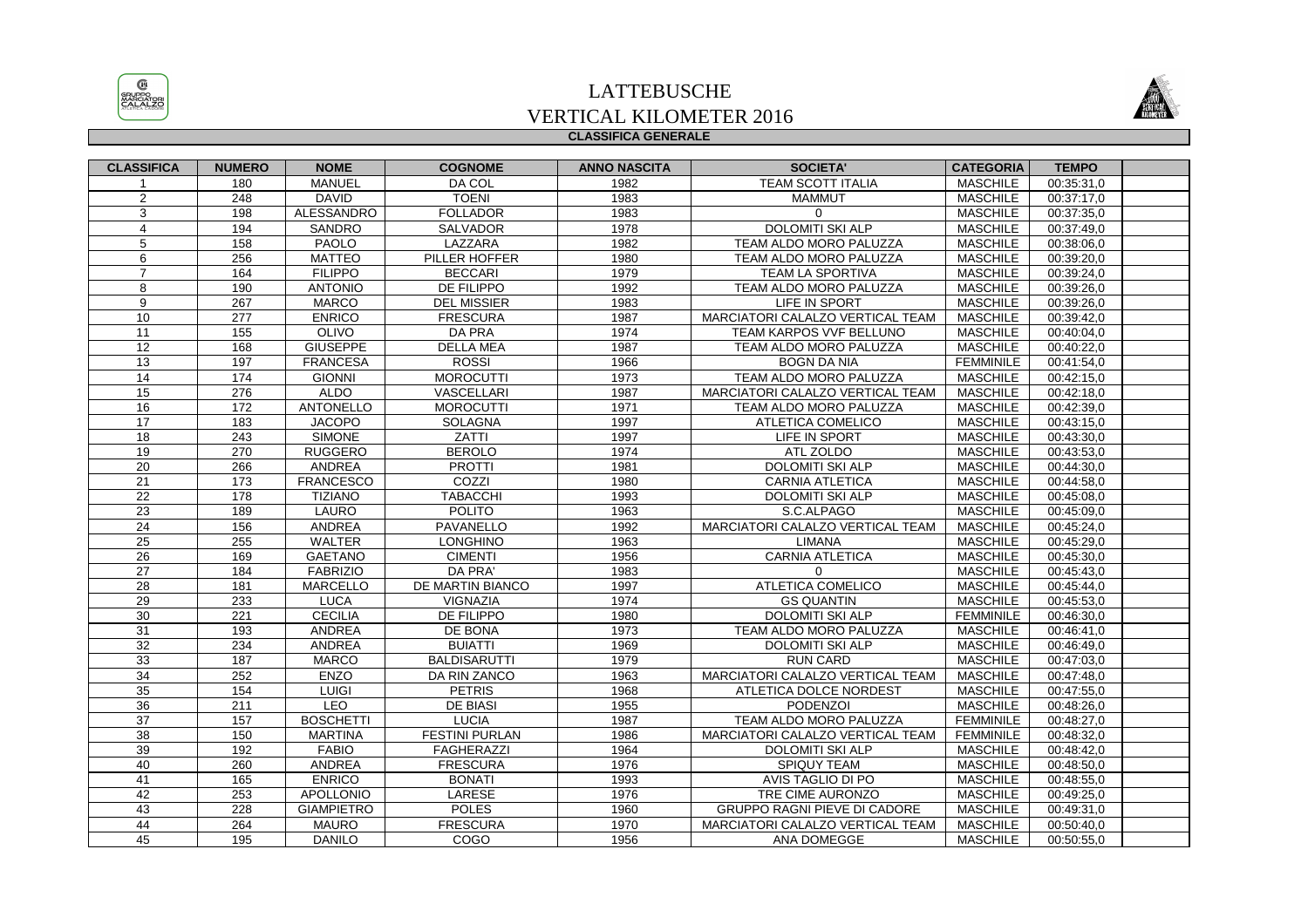

## **CLASSIFICA GENERALE**LATTEBUSCHE VERTICAL KILOMETER 2016



| <b>CLASSIFICA</b> | <b>NUMERO</b> | <b>NOME</b>          | <b>COGNOME</b>       | <b>ANNO NASCITA</b> | <b>SOCIETA'</b>                  | <b>CATEGORIA</b> | <b>TEMPO</b> |  |
|-------------------|---------------|----------------------|----------------------|---------------------|----------------------------------|------------------|--------------|--|
| 46                | 151           | CORRADO              | <b>BOSCARO</b>       | 1960                | SPIQUY TEAM                      | <b>MASCHILE</b>  | 00:51:22,0   |  |
| 47                | 229           | <b>SERAFINO</b>      | <b>BONATA</b>        | 1958                | <b>GS QUANTIN</b>                | <b>MASCHILE</b>  | 00:51:36.0   |  |
| 48                | 284           | <b>MATTEO</b>        | <b>MARES</b>         | 1984                | <b>GS POLLICINO</b>              | <b>MASCHILE</b>  | 00:51:40,0   |  |
| 49                | 176           | <b>GIUSEPPE LUCA</b> | PUICHER SORAVIA      | 1993                | ATL. SAPPADA PLODN               | <b>MASCHILE</b>  | 00:51:53.0   |  |
| 50                | 251           | <b>MARTINA</b>       | <b>DE SILVESTRO</b>  | 1992                | ATLETICA COMELICO                | <b>FEMMINILE</b> | 00:52:09.0   |  |
| 51                | 185           | VALENTINO            | DE MARTIN            | 1962                | ATLETICA COMELICO                | <b>MASCHILE</b>  | 00:52:16,0   |  |
| 52                | 216           | <b>MATTEO</b>        | <b>GERIN</b>         | 1993                | TEAM ALDO MORO PALUZZA           | <b>MASCHILE</b>  | 00:52:21.0   |  |
| 53                | 247           | <b>SIMON</b>         | <b>GASTEIGER</b>     | 1999                | ASV GOSSENSASS SKIALP            | <b>MASCHILE</b>  | 00:53:29,0   |  |
| 54                | 166           | LUIGI                | <b>CIAN</b>          | $\mathbf 0$         | MARCIATORI CALALZO VERTICAL TEAM | <b>MASCHILE</b>  | 00:53:49,0   |  |
| 55                | 274           | <b>ALESSANDRO</b>    | <b>MARENGON</b>      | 1990                | MARCIATORI CALALZO VERTICAL TEAM | <b>MASCHILE</b>  | 00:54:21,0   |  |
| 56                | 239           | <b>NICOLA</b>        | <b>TONET</b>         | 1985                | VAL VISDENDE SKI ALP             | <b>MASCHILE</b>  | 00:54:36.0   |  |
| 57                | 236           | LARA                 | <b>SARTOR</b>        | 1981                | <b>ASD ULTRA</b>                 | <b>FEMMINILE</b> | 00:55:02,0   |  |
| 58                | 191           | <b>MAURIZIO</b>      | <b>PIZZUTI</b>       | 1973                | CASTELFRANCO VENETO              | <b>MASCHILE</b>  | 00:55:42,0   |  |
| 59                | 279           | <b>MONICA</b>        | CASAGRANDE           | 1973                | TEAM ALDO MORO PALUZZA           | FEMMINILE        | 00:55:54,0   |  |
| 60                | 269           | <b>MARIO</b>         | <b>LARESE PRATA</b>  | 1969                | <b>DOLOMITI SKI ALP</b>          | <b>MASCHILE</b>  | 00:56:29.0   |  |
| 61                | 250           | <b>LUCA</b>          | SPANEVELLO           | 1988                | ASV GOSSENSASS SKIALP            | <b>MASCHILE</b>  | 00:57:24,0   |  |
| 62                | 289           | <b>SILVIA</b>        | <b>TOMASINI</b>      | 1986                | PADOVA                           | <b>FEMMINILE</b> | 00:58:30,0   |  |
| 63                | 258           | <b>VICTOR</b>        | <b>FRESCURA</b>      | 1977                | POLISPORTIVA GREA                | <b>MASCHILE</b>  | 00:58:31,0   |  |
| 64                | 159           | <b>ALESSANDRO</b>    | <b>GHEZZO</b>        | 1968                | <b>VENEZIA RUNNER</b>            | <b>MASCHILE</b>  | 00:58:43,0   |  |
| 65                | 199           | <b>CLAUDIO</b>       | <b>RIZZI</b>         | 1961                | <b>SCI CLUB MIANE</b>            | <b>MASCHILE</b>  | 00:59:00,0   |  |
| 66                | 186           | <b>GABRIELE</b>      | LAZZARI              | 1958                | <b>SCI CLUB MIANE</b>            | <b>MASCHILE</b>  | 00:59:29,0   |  |
| 67                | 182           | SONIA                | <b>CORRADIN</b>      | 1973                | <b>ASD TIMAUCLEULIS</b>          | <b>FEMMINILE</b> | 00:59:50,0   |  |
| 68                | 177           | <b>SIMONE</b>        | DA VIA'              | 1986                | $\mathbf 0$                      | <b>MASCHILE</b>  | 01:00:29,0   |  |
| 69                | 244           | <b>DENIS</b>         | <b>DEL MISSIER</b>   | 1986                | <b>SS FORNESE</b>                | <b>MASCHILE</b>  | 01:00:33,0   |  |
| 70                | 153           | <b>LUCA</b>          | <b>FEDON</b>         | 1971                | MARCIATORI CALALZO VERTICAL TEAM | <b>MASCHILE</b>  | 01:00:45,0   |  |
| 71                | 271           | CARLO                | <b>AMADIO</b>        | 1979                | ATLETICA VITTORIO VENETO         | <b>MASCHILE</b>  | 01:01:15.0   |  |
| 72                | 265           | SILVIO               | <b>ZANELLA</b>       | 1969                | ANA LOZZO                        | <b>MASCHILE</b>  | 01:01:18,0   |  |
| 73                | 283           | <b>LEILA</b>         | <b>BRESSAN</b>       | 1971                | <b>AURONZO</b>                   | <b>FEMMINILE</b> | 01:01:20,0   |  |
| 74                | 257           | <b>DANIELE</b>       | <b>BELLITTO</b>      | 1969                | $\mathbf{0}$                     | <b>MASCHILE</b>  | 01:01:37,0   |  |
| 75                | 285           | <b>CLAUDIA</b>       | ZANDEGIACOMO PRUSSIA | 1975                | <b>CAI AURONZO</b>               | <b>FEMMINILE</b> | 01:01:42.0   |  |
| 76                | 246           | <b>MARCO</b>         | <b>DEL FAVERO</b>    | 1990                | $\Omega$                         | <b>MASCHILE</b>  | 01:02:18,0   |  |
| 77                | 230           | <b>ENRICO</b>        | <b>CHIARATO</b>      | 1963                | AS POZZALE                       | <b>MASCHILE</b>  | 01:02:25,0   |  |
| 78                | 160           | <b>OSVALDO</b>       | <b>ZULIAN</b>        | 1960                | <b>SPIQUY TEAM</b>               | <b>MASCHILE</b>  | 01:03:46,0   |  |
| 79                | 254           | CARLO                | <b>SALVETTI</b>      | 1995                | MARCIATORI CALALZO VERTICAL TEAM | <b>MASCHILE</b>  | 01:05:08.0   |  |
| 80                | 296           | <b>DANIEL</b>        | LARESE PASQUA        | 2002                | <b>AURONZO</b>                   | <b>MASCHILE</b>  | 01:05:46,0   |  |
| 81                | 152           | <b>PIERLUIGI</b>     | <b>BIANCHI</b>       | 1949                | <b>SCI CLUB CIBIANA</b>          | <b>MASCHILE</b>  | 01:05:49,0   |  |
| $\overline{82}$   | 295           | VALERIO              | SANI                 | 1946                | TRAIL RUNNING                    | <b>MASCHILE</b>  | 01:06:34,0   |  |
| $\overline{83}$   | 170           | <b>FEDERICA</b>      | <b>VECELLIO</b>      | 1971                | <b>DOLOMITI SKI ALP</b>          | <b>FEMMINILE</b> | 01:07:21,0   |  |
| 84                | 261           | <b>ANTONIO</b>       | <b>FANTINATO</b>     | 1974                | <b>EMME RUNNING</b>              | <b>MASCHILE</b>  | 01:07:36,0   |  |
| 85                | 196           | <b>MARCO</b>         | <b>BRASILIANO</b>    | 1983                | MARCIATORI CALALZO VERTICAL TEAM | <b>MASCHILE</b>  | 01:07:52,0   |  |
| 86                | 171           | <b>GRAZIANO</b>      | DE CRIGNIS           | 1943                | TEAM ALDO MORO PALUZZA           | <b>MASCHILE</b>  | 01:08:10.0   |  |
| 87                | 179           | <b>GLORIA</b>        | <b>TONA</b>          | 1993                | <b>DOLOMITI SKI ALP</b>          | <b>FEMMINILE</b> | 01:09:40,0   |  |
| 88                | 259           | <b>CRISTIANO</b>     | <b>GIROTTO</b>       | 1973                | <b>MONTELLO RUNNERS CLUB</b>     | <b>MASCHILE</b>  | 01:10:42,0   |  |
| 89                | 175           | <b>GIACOMO</b>       | <b>DE MARTIN</b>     | 1938                | MARCIATORI CALALZO VERTICAL TEAM | <b>MASCHILE</b>  | 01:16:17,0   |  |
| 90                | 163           | <b>STEFANIA</b>      | DE FINA              | 1961                | PONTE NELLE ALPI                 | <b>FEMMINILE</b> | 01:17:06.0   |  |